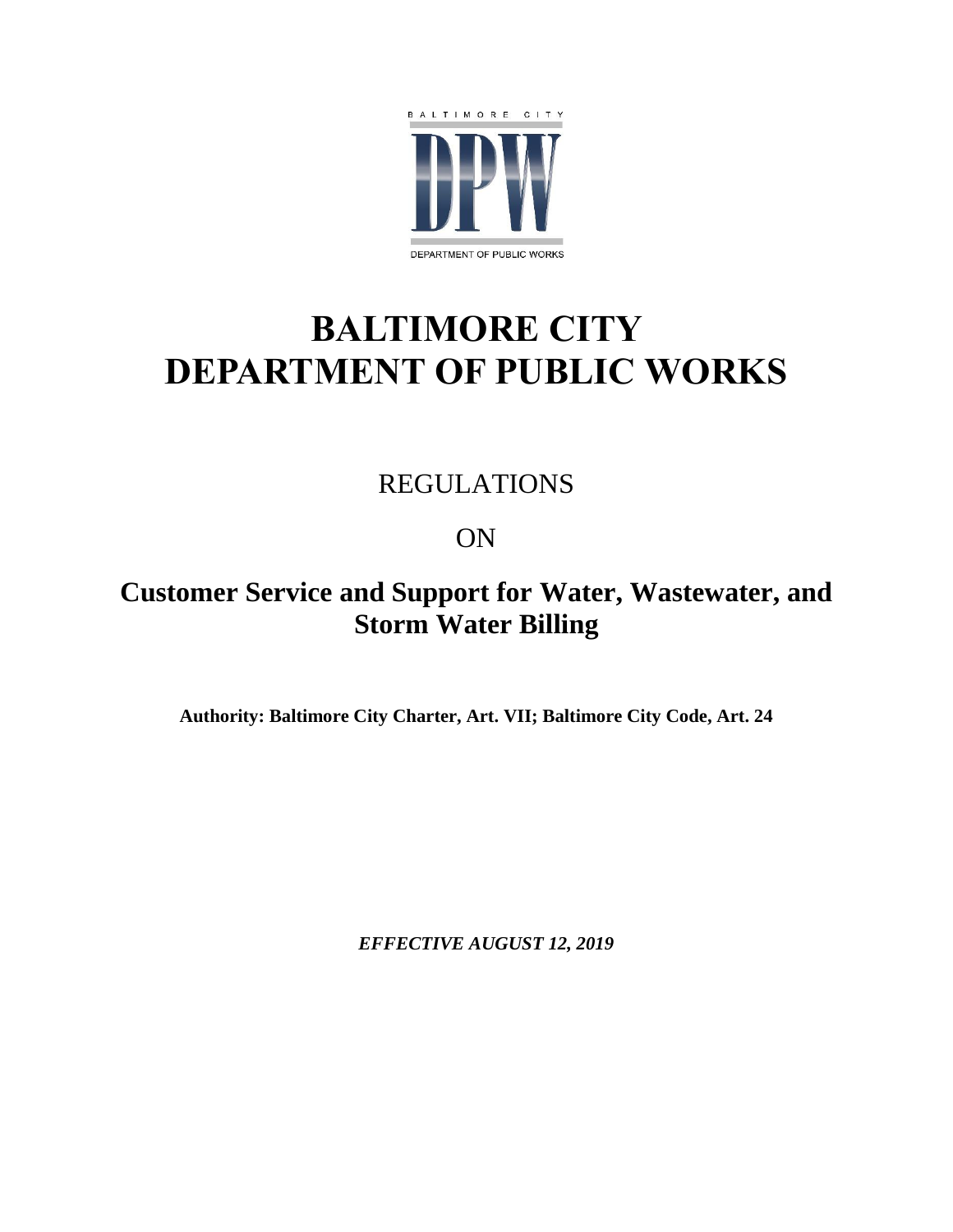#### **I. Definitions.**

- A. In these regulations, the following terms have the meanings indicated.
- B. Terms Defined.
	- 1. "Billing Analyst" means a position within DPW that receives the initial customer contact.
	- 2. "Bureau Head" means the Head of the Bureau of Water and Wastewater.
	- 3. "Chief" means the Chief of the Customer Service and Support Division within the Department of Public Works for the City of Baltimore.
	- 4. "City" means the Mayor and City Council of Baltimore acting as the legal entity known as the City of Baltimore.
	- 5. "Customer" means a person, business, or other entity to whom DPW sends bills for water, wastewater, and/or storm water.
	- 6. "Director" means the Director of the Department of Public Works for the City of Baltimore
	- 7. "Division Manager" is the supervisor of the Section Manager.
	- 8. "DPW" means the Baltimore City Department of Public Works.
	- 9. "OLRA" means the Office of Legislative and Regulatory Affairs within DPW.
	- 10. "Section Manager" is the manager of the Billing Analyst.

### **II. Authority and Applicability.**

- A. Authority.
	- 1. The General Assembly of Maryland has given the City the power to "establish, operate, maintain, regulate and control a system of water supply and to make charges for the consumption or use of such water" and to "turn off and discontinue the supply of water furnished by the Mayor and City Council of Baltimore to any person or property located in or outside of the City of Baltimore because of the nonpayment of any fee or charge for water supplied." Baltimore City Charter, Article II, §(45); Code of Public Local Laws for Baltimore City, Subtitle 25.
	- 2. The City's Charter vests most of the aforementioned powers in DPW by giving it charge of the water supply of the City and of all the properties, reservoirs, streams, pumping and filtration stations, pipes, apparatus and equipment appurtenant thereto and shall exercise all the powers and perform all the duties connected with the operation thereof and the supplying of water to customers. City Charter. Art. VII, §
	- 3. Pursuant to the Baltimore City Charter, Art. VII § 34, DPW shall have charge of the construction, operation and maintenance of all drains, sewers, and sewage disposal facilities, of the inspection or supervision of sewer or drain construction and repair work, and of waste disposal.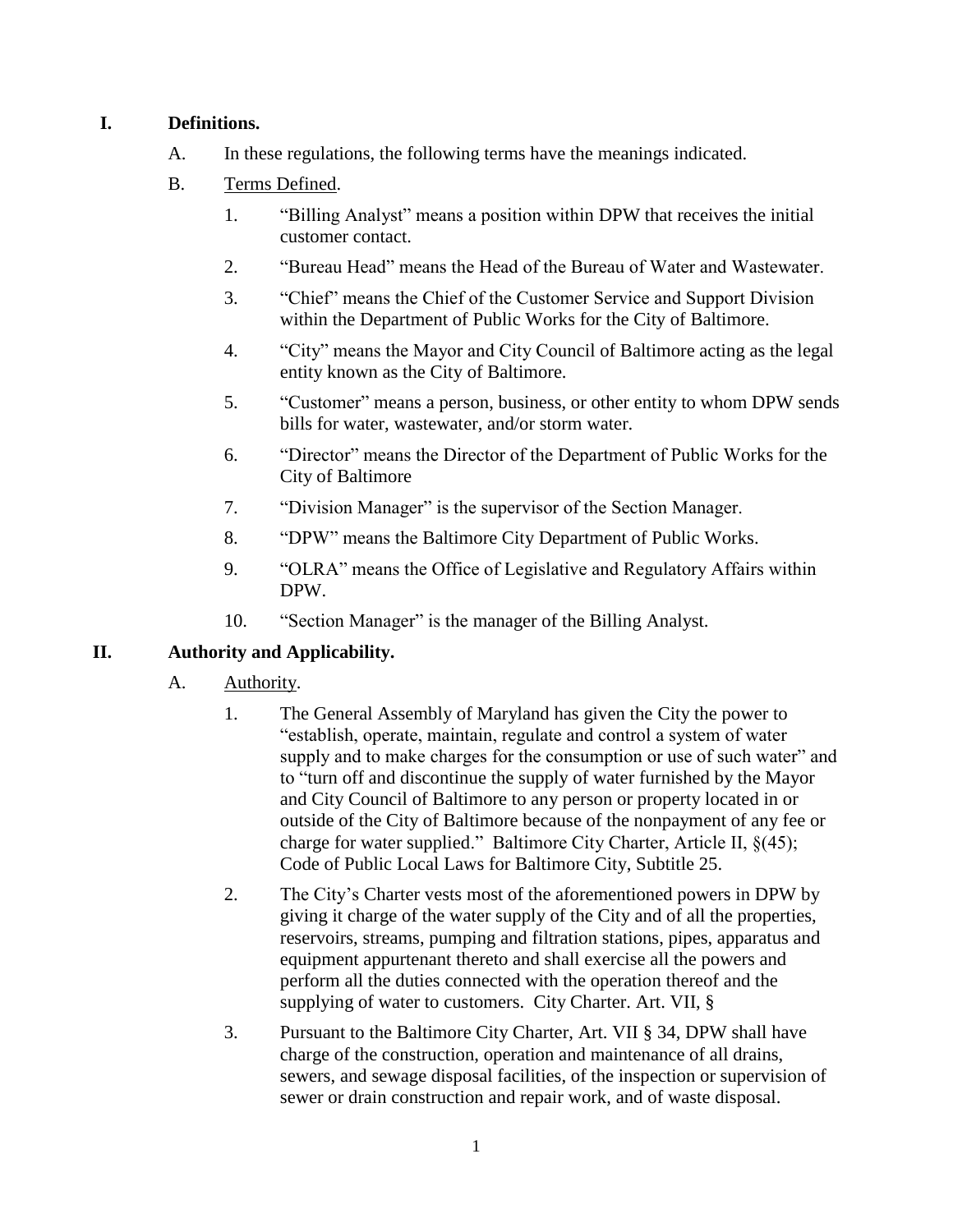- 4. The Director of DPW has the authority to adopt and enforce regulations governing its operations and the protection of the City's water supply and facilities pursuant to Art. 24 § 1-1 of the Baltimore City Code, Annotated.
- 5. The Director of the Department of Public Works (DPW) has the authority to adopt regulations governing its operations pursuant to Art. 24 § 1-1, Art. 25 § 1-2, and Art. 27 § 1-2, Baltimore City Code.
- 6. The Director of Finance has the power to collect amounts due and manage the lien process pursuant to Sections 10-13 of Article VII of the Baltimore City Charter.
- B. Applicability. These regulations apply to residents who receive bills from the City for water, wastewater, and/or storm water charges mailed on or after July 1, 2019.

#### **III. Dispute Escalation, Review, and Determination.**

- A. DPW shall publish on its website a phone number, email address, and physical address where customers may inquire about their water, wastewater, and/or storm water bills.
- B. Escalation Process.
	- 1. Billing Analyst, Section/Division Manager, or Chief.
		- a. Should a customer choose to dispute a charge on their bill, the customer shall notify a DPW Billing Analyst by phone, via email, or in person.
		- b. The Billing Analyst shall consult and collaborate with the appropriate Section or Division Manager as well as with the Chief, if necessary, in evaluating the dispute and rendering a determination.
		- c. The customer shall be informed of the decision as well as the right to appeal.
	- 2. Bureau Head.
		- a. Within 10 calendar days of receipt of the determination, the customer shall have the right to appeal the determination to the Bureau Head in writing.
		- b. The Bureau Head shall have 10 calendar days to review the determination to ensure it was made objectively and in accordance with these regulations.
		- c. The Bureau Head must alert the customer in writing within 7 calendar days of receipt of the appeal request if the review will take longer. The Bureau Head will specify the additional time required in days for review.
		- d. The customer shall be informed of the decision as well as the right to appeal.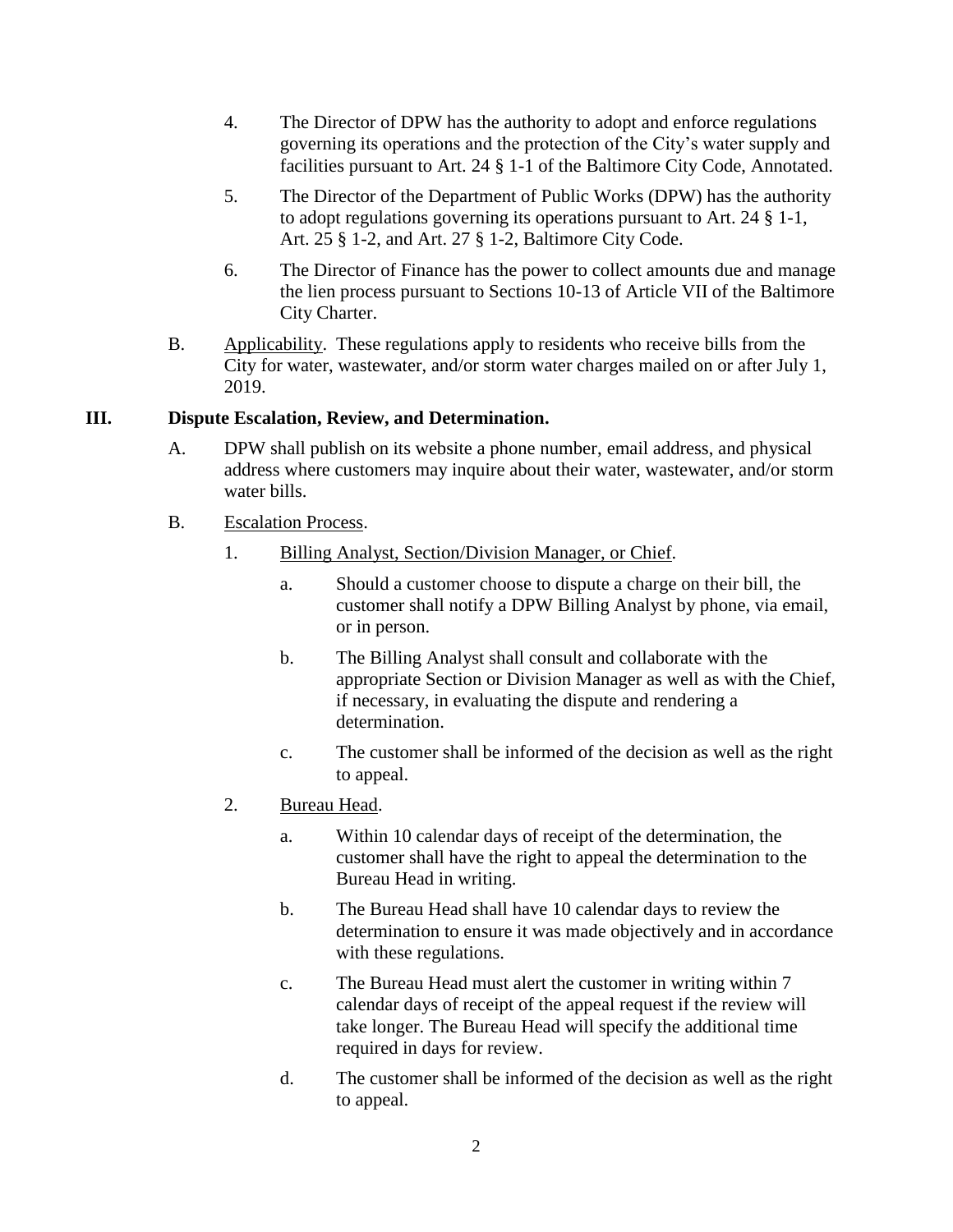- 3. Independent Review.
	- a. DPW shall contract with a hearing officer(s) to provide an independent review.
	- b. The customer shall have the right to a third-party review and hearing.
	- c. The procedures for conducting a third-party review shall conform to Section V of these regulations.
- 4. Director.
	- a. Within 30 days of the recommendation by the third-party hearing officer, the customer shall have the right to appeal the recommendation of the hearing officer in writing to the Director who shall have final authority.
	- b. The Director shall have 10 calendar days to review the determination to ensure it was made objectively and in accordance with these regulations.
	- c. The Director must alert the customer in writing within 7 calendar days of receipt of the appeal request if the review will take longer. The Director will specify the additional time required in days for review.
	- d. The Director may reject the recommendation of the third-party hearing officer if it can be demonstrated the hearing officer failed to appropriately apply or consider the provisions of these regulations.
	- e. In accordance with the Baltimore City Charter, the Director may, upon the advice and concurrence of the Law Department, make exceptions to the provisions of these regulations in rendering a final determination if extenuating and extraordinary circumstances exist. Such circumstances shall be limited to those specific decisions and by no means shall be considered binding on future decisions.
	- f. The customer shall be informed of the final decision.
- 5. Circuit Court. If the customer wishes to contest the Director's final determination, the customer can appeal.
- C. Procedures for Reviewing and Rendering a Determination.
	- 1. Notwithstanding any other provisions of these regulations, the Section or Division Manager, Chief, Bureau Head, and Director shall review the dispute and render a determination in accordance with this subsection. The third-party hearing officer is not subject to the provision in this subsection.
	- 2. Disputes shall only be allowed for charges incurred within the preceding two billing cycles.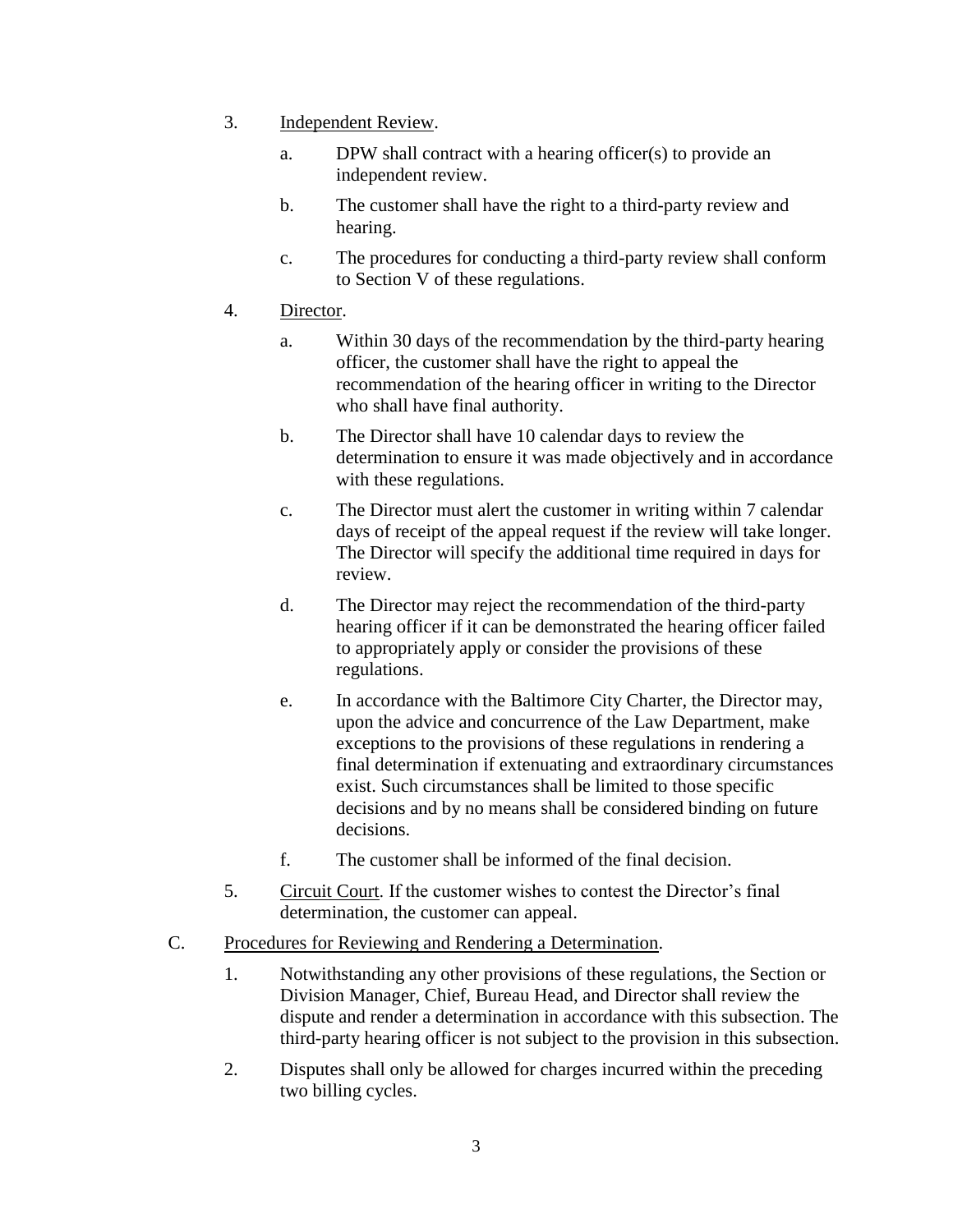- 3. Immediately upon notification of a dispute by a customer, DPW shall suspend late fees until the dispute is resolved or the appeals have been exhausted.
- 4. The customer shall continue to accrue charges based on consumption and usage but need not pay the outstanding balance until the dispute is resolved or the appeal has been exhausted.
- 5. DPW shall assist the customer in determining whether a leak on the customer's property is causing the charges.
- 6. If there is a suspicion of a leak, a turn-off test may be performed to help determine if the leak is interior to the property structure or an underground leak. In this test, the customer is asked to shut-off the valve to the main water line coming into the property structure. If water usage is still registering through the meter when the main valve is closed, it indicates there may be an underground leak.
- 7. Water meters may be tested for a fee based on the size of the meter. If, upon testing, it is determined that the meter failed to meet industry standards, the customer shall not be charged the meter testing fee.
- 8. If it is determined that an error in the meter and/or billing system is responsible for increased usage charges, the erroneous charges shall be voided. This does not apply to non-consumption or usage charges such as infrastructure or storm water fees.
- 9. If it is determined that the customer has either an interior/situational leak or an underground leak, the charges may be adjusted in accordance with Section IV of these regulations.
- 10. At any time, customers may enter into a payment plan agreement with the City.

### **IV. Adjustments to Bills**

- A. Requirements.
	- 1. A customer may be eligible for an adjustment to their water and/or sewer bill if the customer is the legal owner or an authorized person designated by the property owner.
	- 2. No more than two (2) consecutive bills are eligible for an adjustment for interior/situational usage or an underground leak.
	- 3. No adjustment may be granted if the property has an active leak or the known leak has not been repaired.
	- 4. Adjustment requests must be noted on a standardized Water and Sewer Adjustment Request" form.
- B. Adjustment Request Types.
	- 1. **Interior/Situational Usage Adjustment.** 
		- a. This is an adjustment for water loss typically associated with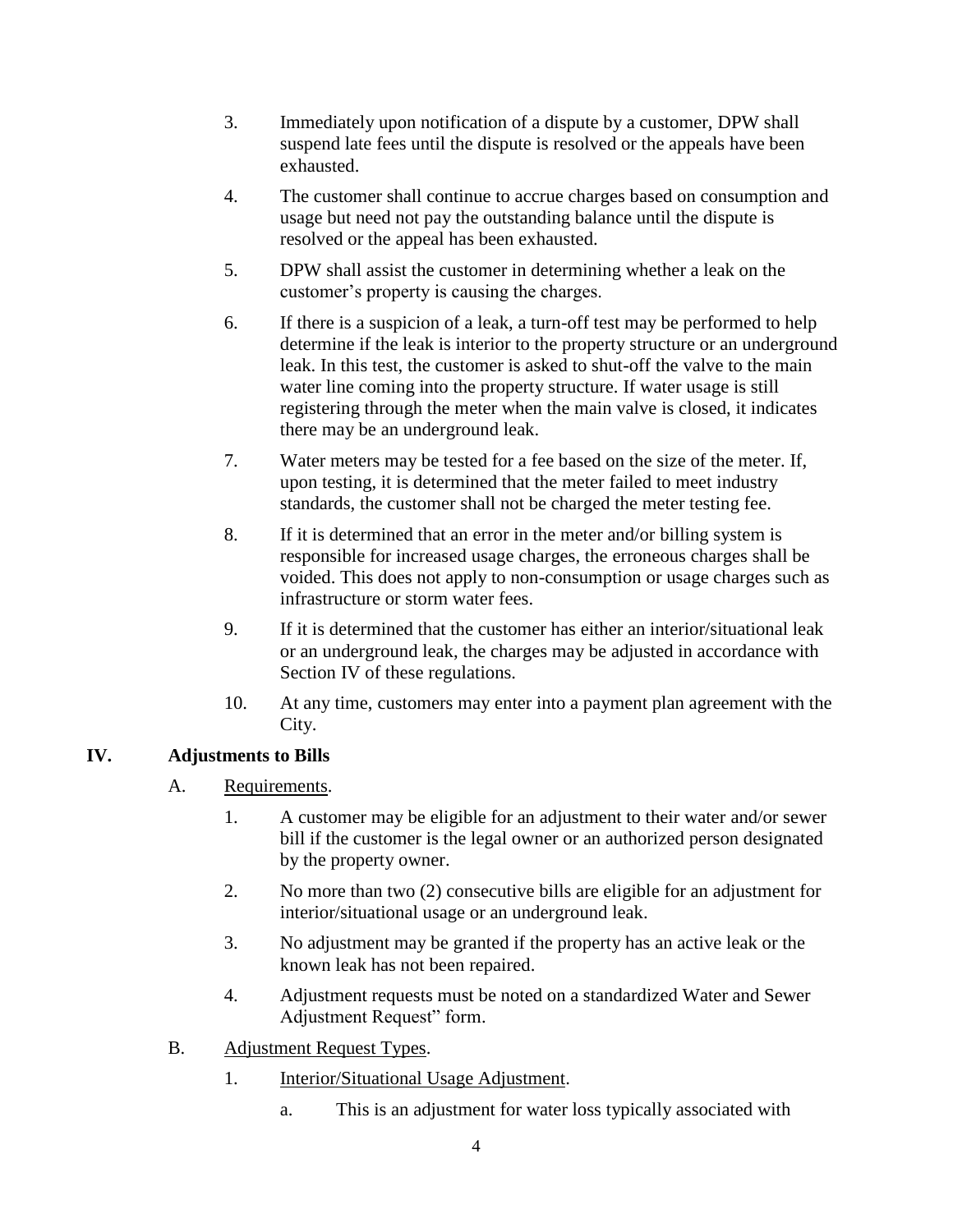interior plumbing in which water loss returns to the sanitary sewer system.

- b. Such incidents may involve broken or leaky pipes, faulty or malfunctioning appliances, or broken water faucets, to name some examples.
- c. An Interior/Situational Usage Adjustment may only be granted at a property once every three (3) years.
- 2. Underground Leak Adjustment.
	- a. This is an adjustment for water loss typically associated with underground pipe ruptures in which water loss does not return to the sanitary sewer system.
	- b. In order to qualify for an Underground Leak Adjustment, a receipt from a licensed plumber is required containing the date of the repair, the type of repair, and an indication that the repair was completed.
	- c. If water consumption data is available, the data must support the repair receipts.
	- d. An Underground Leak Adjustment may only be granted at a property once every two (2) years.
- 3. Adjustment Types Not Considered. Water loss due to theft or vandalism will not be considered for adjustment under any circumstances.
- C. Adjustment Calculation.
	- 1. Interior/Situational Usage Adjustment.
		- a. Except for customers enrolled in DPW's BH2O Assist program where an adjustment of the full mean average of water usage is credited to the account, an Interior/Situational Usage Adjustment shall be limited to water volumetric consumption.
		- b. An Interior/Situational Usage Adjustment is calculated from the consumption of water from the last billing period prior to the leak and is multiplied by the total days of service within the affected billing period.
		- c. Fifty percent (50%) of the additional water usage is deducted from the amount owed.
	- 2. Underground Leak Adjustment.
		- a. An Underground Leak Adjustment is limited to charges for water and sewer volumetric consumption only.
		- b. An Underground Leak Adjustment is calculated from the mean daily average consumption of water from the last billing period prior to the leak and is multiplied by the total days of service within the affected billing period.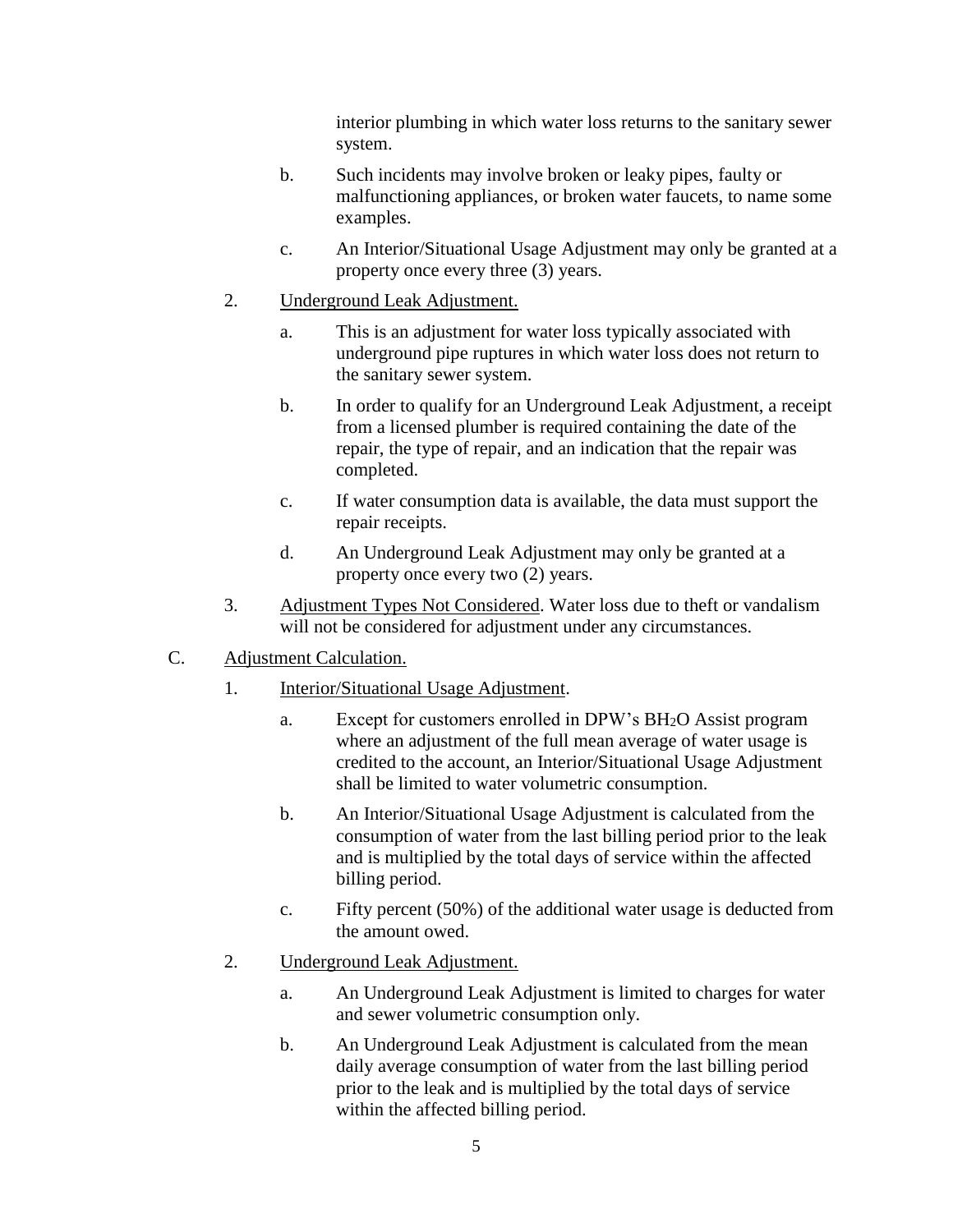- c. The additional water and sewer volumetric charges are deducted from the amount owed.
- D. Effective Date of an Adjustment. An approved adjustment will appear on the customer's water bill approximately four (4) weeks after the request was received.

### **V. Independent Review**

- A. DPW shall develop a Memorandum of Understanding with hearing officers or an independent entity to assist in performing independent reviews. For the purposes of this review, hearing officers will be deemed part of DPW so that records of the accounts can be shared with the hearing officers pursuant to state law. Md. Code, Gen. Prov., §4-336(b).
- B. Request for Hearing.
	- 1. In order to obtain a hearing by a third-party hearing officer, an aggrieved party must submit a written request within thirty (30) days of the determination of the Bureau Head.
	- 2. A written request must be submitted on a standardized request form to the hearing officer or independent entity.
	- 3. Upon receipt of a hearing request, the hearing officer or independent entity will provide notice to DPW as well as the aggrieved party and any other necessary parties:
		- a. Acknowledging the timely hearing request; or
		- b. Indicating that the request is untimely, and the Bureau Head decision is final.

#### C. Notice of Hearing.

- 1. Within a reasonable time after receipt of a timely hearing request, generally 30 days, the hearing officer or independent entity will send a letter to the Petitioner and DPW acknowledging receipt of the hearing request and asking the parties to submit a Joint Submission providing:
	- a. The names and contact information of the people who are anticipated to represent each party;
	- b. Any agreement between the parties regarding any exchanges of documents, or discovery, and any proposed deadline by which all such exchanges or discovery must occur;
	- c. Any stipulations of fact agreed to by the parties; and
	- d. A proposed duration of the hearing in hours or days.
- 2. Within a reasonable time after receipt of the parties Joint Submission, generally 30 days, the hearing officer or independent entity will send a Hearing Notice to the parties which shall provide:
	- a. The date, time, place, and nature of the hearing;
	- b. A statement of the right to present witnesses and documents, or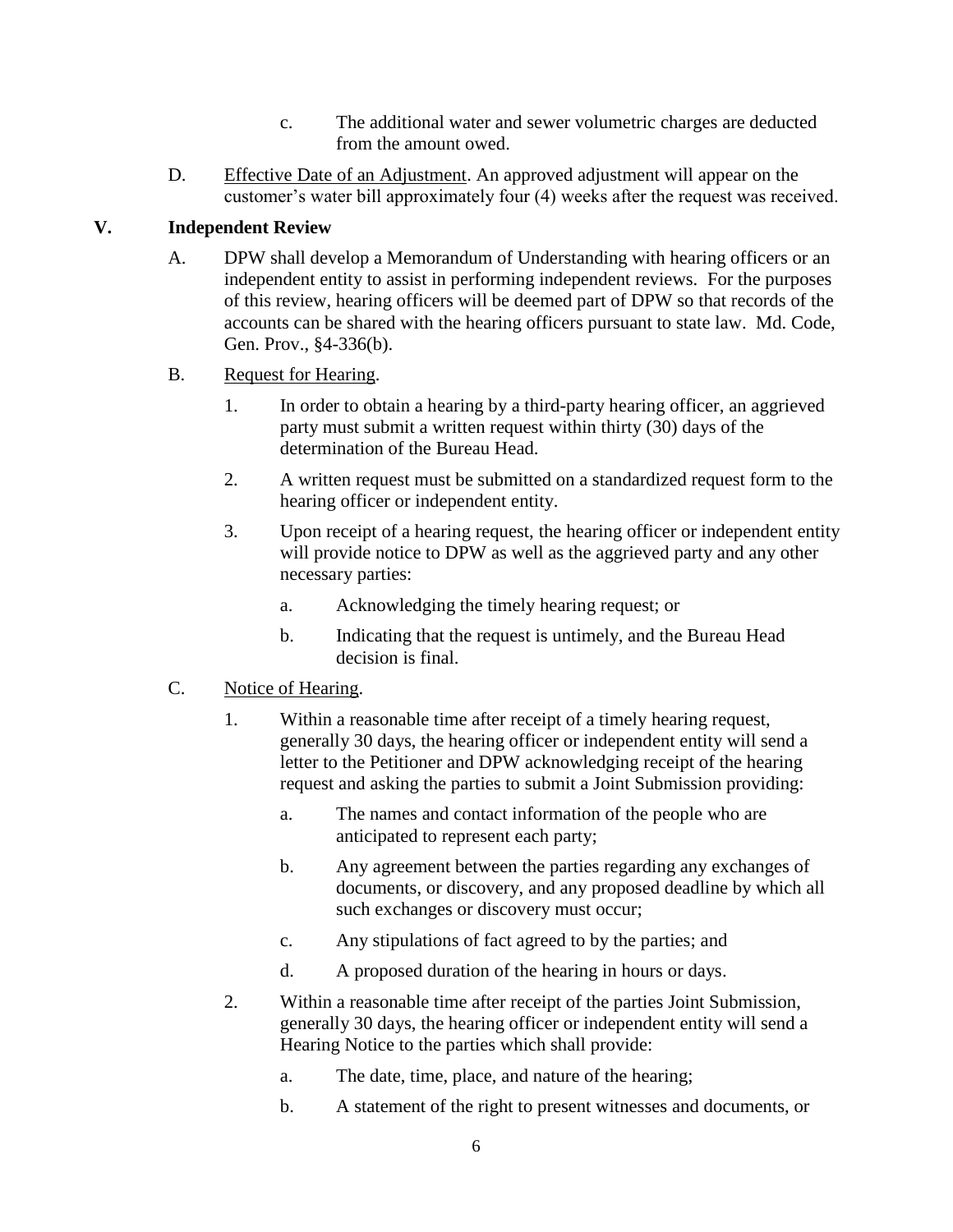other evidence, and the right to cross-examine any witness that another party calls;

- c. A statement of any rights or requirements pertaining to representation by counsel;
- d. A statement that failure to appear for the scheduled hearing may result in an adverse action against that party;
- e. A deadline for the parties to exchange and provide documents to the Department, as well as a description of any discovery deemed appropriate by the Department;
- f. A deadline to identify and summarize the scope of testimony of any expert witnesses; and
- g. Where deemed necessary or beneficial, a deadline for filing dispositive motions.
- 3. In establishing the schedule, the hearing officer or independent entity will generally seek to accommodate a joint request by the parties for a particular hearing date or discovery.
- 4. A party seeking to alter a deadline set forth in the Hearing Notice must file a written motion with the hearing officer or independent entity.
- 5. The hearing officer or independent entity will generally conduct hearings within their offices, although it may select another location when deemed appropriate.
- 6. The Notice may also designate a specific person within DPW to receive further pleadings or correspondence from the parties.
- D. Manner of Representation.
	- 1. A party may appear *pro se*, unless prohibited by law, or may be represented by an attorney authorized to practice law in Maryland.
	- 2. A party's representative of record shall be served with all notices, pleadings, and other correspondence.
- E. Correspondence and Motions.
	- 1. Motions shall be made in the following form:
		- a. Motions shall be made in writing and shall articulate the requested relief or action; and
		- b. A party filing a motion shall attach any documents, as exhibits, that are necessary for the Director or designated hearing officer to decide the issue.
	- 2. A party opposing the motion shall file a written response within fifteen (15) days, unless otherwise shortened or extended by the designated hearing officer.
	- 3. The moving party may file a written reply to an opposition within ten (10)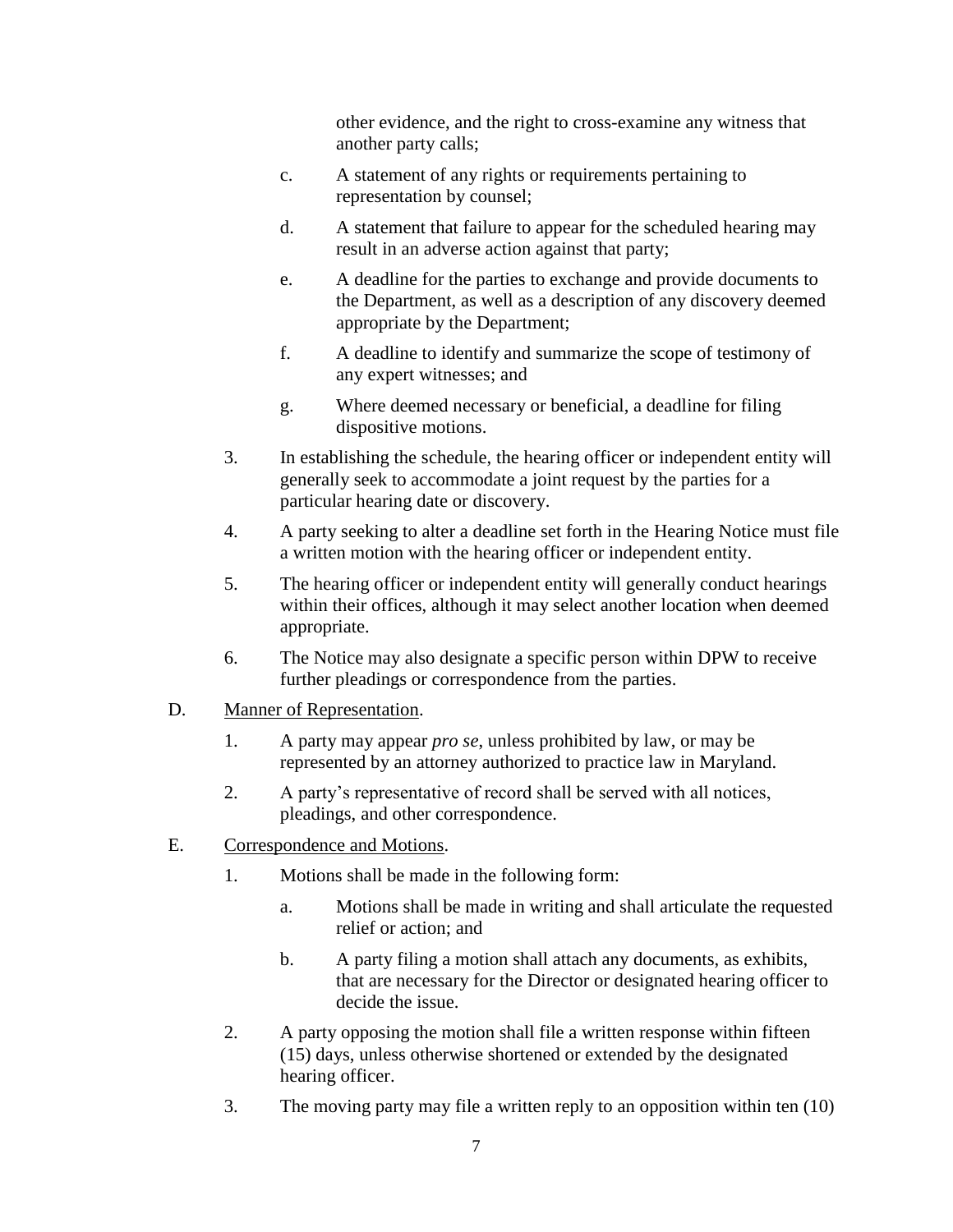days, unless otherwise shortened or extended by the designated hearing officer.

- 4. The designated hearing officer may schedule a hearing or telephone conference to hear oral argument on any motion.
- 5. The designated hearing officer shall provide a ruling on any motion in writing prior to the hearing or as part of the final administrative decision.
- 6. Dispositive motions shall only be permitted where the designated hearing officer determines that it is necessary or beneficial to the orderly and fair resolution of the case.
- 7. A party filing any pleading or correspondence with the hearing officer or independent entity shall promptly serve a copy on all other parties to the proceeding as verified through a signed certificate of service providing:
	- a. Date and manner of service and
	- b. The name and address of each person served.
- F. Conduct of Hearings.
	- 1. Hearings shall be conducted in a full, fair, impartial, and orderly manner.
	- 2. The designated hearing officer shall:
		- a. Administer oaths and affirmations;
		- b. Rule upon offers of proof and receive relevant and material evidence;
		- c. Consider and rule upon any motions deemed appropriate in the subject proceeding;
		- d. Examine witnesses;
		- e. Limit unduly repetitious testimony and reasonably limit the time for presentations;
		- f. Grant a continuance or postponement where deemed necessary or appropriate;
		- g. Modify or waive, reasonably and for good cause, any established deadlines;
		- h. Require parties to submit legal memoranda, and proposed findings or conclusions of law, where deemed appropriate; and
		- i. Issue orders as are necessary to ensure order and administrative fairness and to eliminate unjustifiable expense and delay.
	- 3. Formal rules of evidence shall not apply during the hearing.
	- 4. The hearing shall be filmed, recorded, or transcribed.
- G. Independent Recommendation.
	- 1. The designated hearing officer shall provide a proposed written decision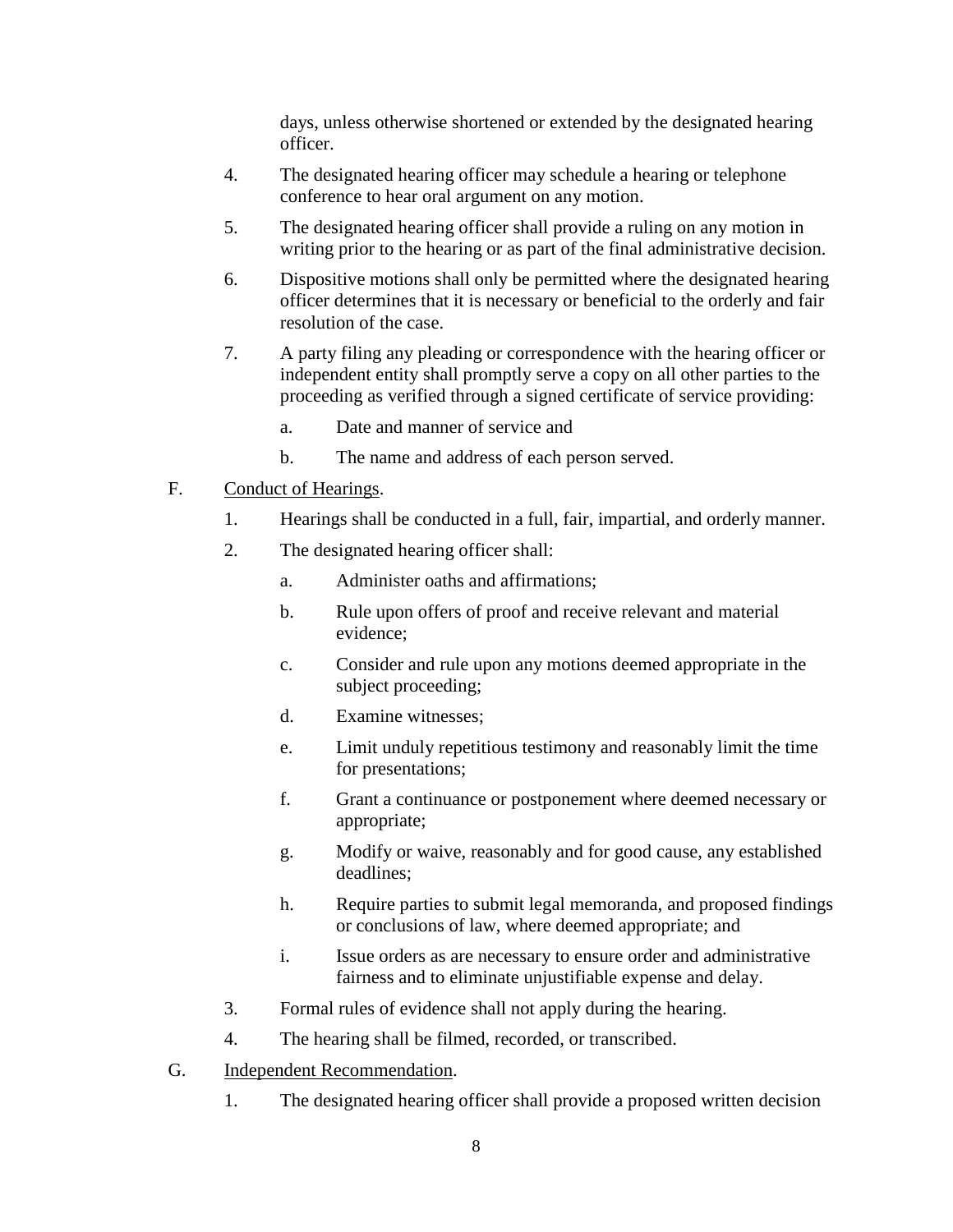following the hearing articulating:

- a. Findings of fact;
- b. Legal determinations based on the facts found;
- c. A recommendation on the disposition of the matter including any proposed relief; and
- d. Rights for either party to appeal the decision to the Director.
- 2. The Hearing Officer or the independent entity shall promptly serve a copy of the written determination on each party to the proceeding.
- H. Administrative Record.
	- 1. The administrative file shall include:
		- a. The proposed decision;
		- b. A transcript, video, or audio recording of the hearing;
		- c. All correspondence, motions, stipulations, exhibits, or other papers filed in the agency proceeding; and
		- d. Any other document, presentation, or item submitted during the proceeding.
- I. Exceptions.
	- 1. If either party disputes the recommended disposition or proposed relief determined by the hearing officer or independent entity, they may file written exceptions with the hearing officer or independent entity within fifteen (15) days of the hearing.
	- 2. Upon receiving written exceptions by either party, the hearing officer or the independent entity shall forward the proposed decision and the administrative record to the Director.
- J. Final Decision.
	- 1. Upon transmittal from the hearing officer or the independent entity, the Director shall review the proposed decision, record, and the filed exceptions, and may either:
		- a. Issue a Final Agency Decision adopting the proposed hearing officer's or the independent entity's decision;
		- b. Reject the proposed decision, and issue a written Final Agency Decision; or
		- c. Where the proposed decision fails to provide sufficient information on which to render a decision, remand the decision to the hearing officer or the independent entity for further proceedings.
	- 2. The Director shall promptly serve a copy of the Final Agency Decision or order on each party to the proceeding.